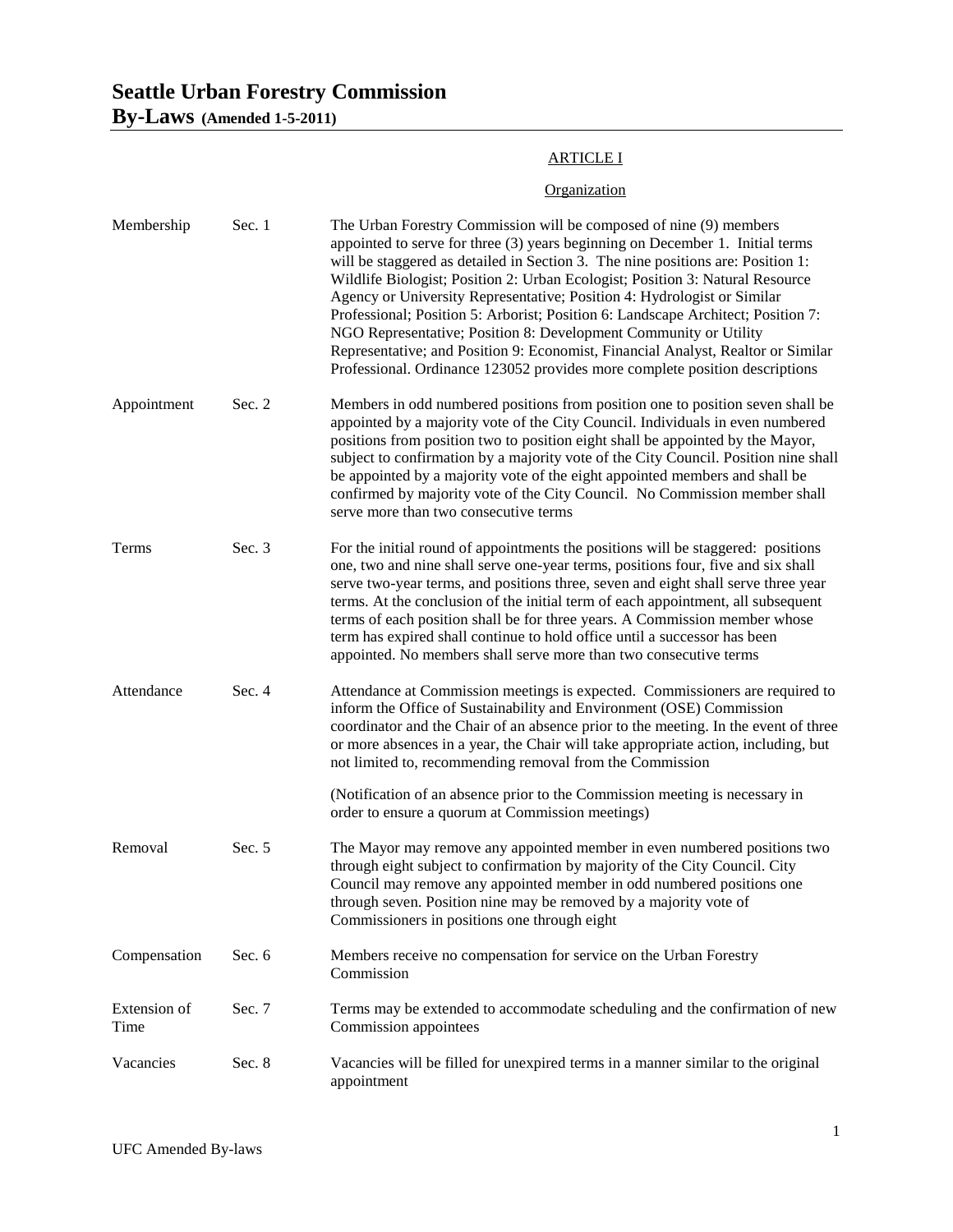| Officers               | Sec. 9   | A Chair and Vice Chair will be annually elected by vote. \The Vice Chair may<br>act in the position of the Chair when the Chair is not available or when the Chair<br>delegates this role to the Vice Chair. If neither is available the role of the Chair<br>can be delegated to another Commissioner                                                                                                                                                                                                                                                                                                       |
|------------------------|----------|--------------------------------------------------------------------------------------------------------------------------------------------------------------------------------------------------------------------------------------------------------------------------------------------------------------------------------------------------------------------------------------------------------------------------------------------------------------------------------------------------------------------------------------------------------------------------------------------------------------|
| Duties of Chair        | Sec. 10  | The Chair shall exercise general supervision over the Commission's business and<br>affairs, performing all duties incidental to the office and those required by the<br>Charter of the City of Seattle, law, ordinance, and these by-laws, as well as those<br>duties that are properly delegated by the Commission.                                                                                                                                                                                                                                                                                         |
|                        |          | S/he will preside at all meetings and have those powers generally assigned such<br>an officer. S/he will act as spokesperson for the Commission and as its<br>representative at meetings with other organizations and committees unless such<br>representation is otherwise authorized by the Commission. The Chair may,<br>however, delegate to any Commission member performance of any duties<br>imposed by this section. No pronouncement made as spokesperson or<br>representative will obligate or commit the Commission except as provided by<br>these by-laws or unless authorized by the Commission |
| Committees             | Sec. 11  | The Commission, by resolution adopted by a majority of Commissioners, may<br>designate or appoint one or more standing or ad-hoc committees, each of which<br>shall consist of two or more Commissioners and may include other individuals to<br>provide specific expertise who are not Commissioners. Such individuals shall<br>have appropriate qualifications and serve in an advisory capacity                                                                                                                                                                                                           |
| Chair Ex-officio       | Sec. 12  | The Chair serves ex-officio on all committees                                                                                                                                                                                                                                                                                                                                                                                                                                                                                                                                                                |
| Act as Body            | Sec. 13  | The Commission acts as a body in making its decisions and announcing them. No<br>member may use agency letterhead or speak or act for the Commission without<br>prior authorization from the Chair                                                                                                                                                                                                                                                                                                                                                                                                           |
| Address                | Sec. 14  | The address of the Commission shall be:                                                                                                                                                                                                                                                                                                                                                                                                                                                                                                                                                                      |
|                        |          | Office of Sustainability and Environment<br>City of Seattle                                                                                                                                                                                                                                                                                                                                                                                                                                                                                                                                                  |
|                        |          | Mailing Address:<br>P.O. Box 94729                                                                                                                                                                                                                                                                                                                                                                                                                                                                                                                                                                           |
|                        |          | Seattle, WA 98124-4729                                                                                                                                                                                                                                                                                                                                                                                                                                                                                                                                                                                       |
|                        |          | <b>Street Address:</b><br>700 Fifth Avenue, Suite 2748<br>Seattle, WA 98124                                                                                                                                                                                                                                                                                                                                                                                                                                                                                                                                  |
|                        |          | <u>ARTICLE II</u>                                                                                                                                                                                                                                                                                                                                                                                                                                                                                                                                                                                            |
|                        |          | <b>Meetings</b>                                                                                                                                                                                                                                                                                                                                                                                                                                                                                                                                                                                              |
| <b>Public Meetings</b> | Sec. 1   | All meetings of the Urban Forestry Commission, except those at which personnel<br>matters will be discussed, will be open to the public                                                                                                                                                                                                                                                                                                                                                                                                                                                                      |
| Meetings               | Sec. $2$ | Regular meetings of the Commission will be held on the first and second<br>Wednesday of each month in the Seattle Municipal Tower (room locations may<br>vary). In the event a change in location is necessary, effort will be made to<br>inform the public in advance. Additional meetings may be scheduled as<br>necessary. The City will make reasonable accommodation, upon request, for<br>people with disabilities                                                                                                                                                                                     |
|                        |          | Special meetings of the Commission may be held whenever and wherever the<br>2                                                                                                                                                                                                                                                                                                                                                                                                                                                                                                                                |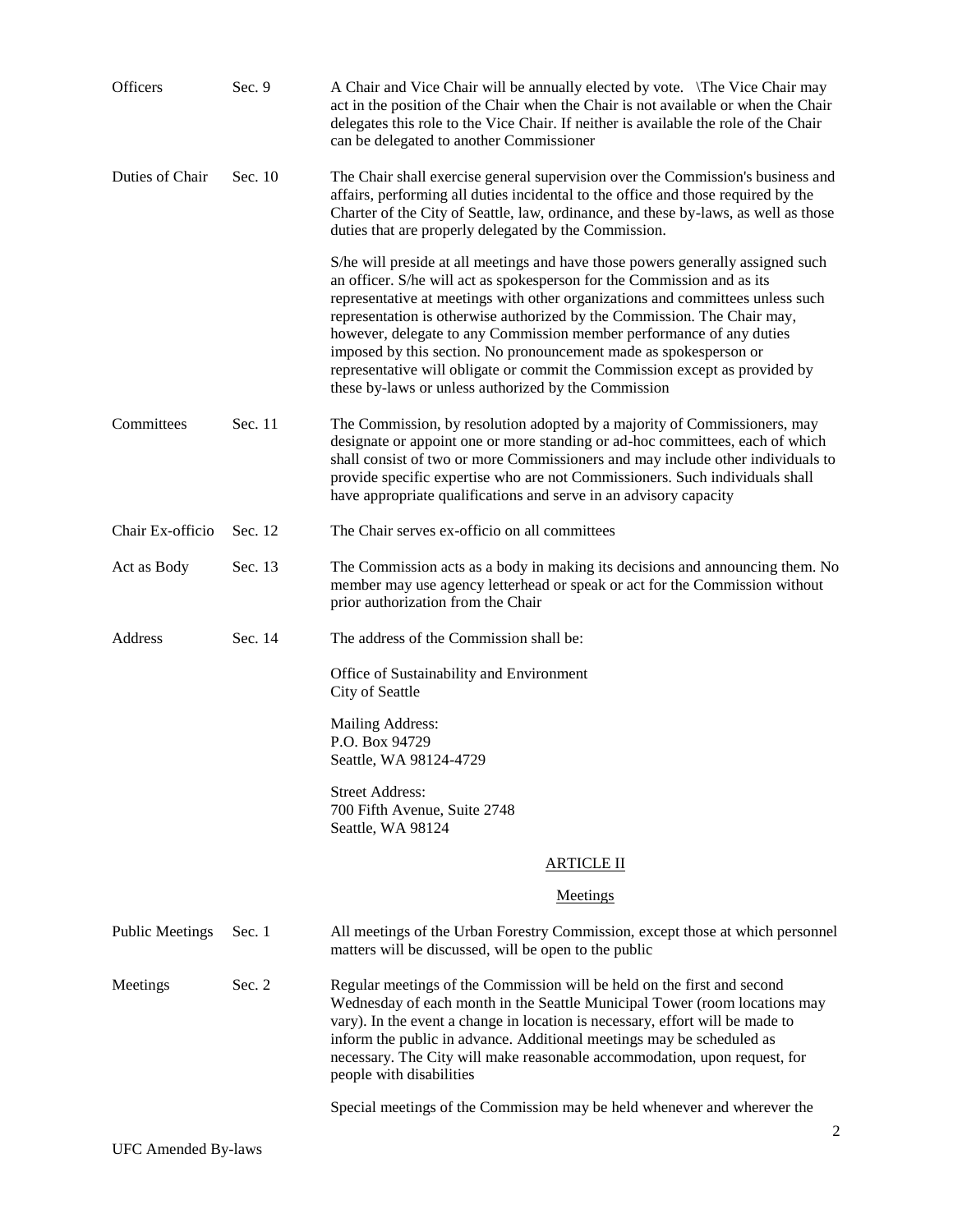|                                                                        |          | Commission may determine. The Chair may call such meetings. The Chair will<br>issue such a call upon the request of five (5) or more Commission members                                                                                                                                                                                                                                       |
|------------------------------------------------------------------------|----------|-----------------------------------------------------------------------------------------------------------------------------------------------------------------------------------------------------------------------------------------------------------------------------------------------------------------------------------------------------------------------------------------------|
|                                                                        |          | Committee meetings will be held in City offices unless reason exists to hold them<br>at another location. Meetings will be scheduled in advance by the Committee<br>Chair. An agenda will be prepared at the direction of the Chair and in<br>consultation with staff and its substance conveyed to all Commissioners                                                                         |
| Agenda and<br>Notice for<br><b>Public Meetings</b>                     | Sec. $3$ | The Chair, with support from staff, will prepare an agenda for each public<br>meeting, prior to the meeting. Additional agenda items may be proposed by any<br>member of the Commission, subject to the approval of the Chair. However,<br>during the meetings, the Commission may only change the agenda with consent<br>of the majority of Commission members present                       |
|                                                                        |          | Commission members will receive notice and agendas prior to each scheduled<br>Commission meeting                                                                                                                                                                                                                                                                                              |
|                                                                        |          | Staff will make reasonable effort to post all meeting notices, current agendas, and<br>available documents noted in the agendas on the Commission website. Staff will<br>maintain a list of interested members of the community and make reasonable<br>effort to send advance notice of scheduled meetings to this list                                                                       |
|                                                                        |          | The Chair may adjust for good and sufficient reason, the regular convening time<br>of meetings and hearings as set forth in these by-laws. Reasonable effort will be<br>made to advise, at least 24 hours in advance of adjusted convening time, each<br>Commission member and the public                                                                                                     |
| Request for<br>Advice from<br>Council or<br>Executive<br><b>Branch</b> | Sec. 4   | Requests for a Commission letter, analysis, advice, or recommendation from City<br>Council or Executive Branch will be addressed to the entire Commission. Such<br>requests shall receive priority for placement on the agenda                                                                                                                                                                |
| Quorum                                                                 | Sec. 5   | A majority of the current members of the Commission constitute a quorum in<br>Commission meetings. In committee meetings, the majority of all committee<br>members are a quorum. Provided there is a quorum, a majority of those present<br>are required to ratify a vote                                                                                                                     |
| Voting                                                                 | Sec. 6   | Each Commission member is entitled to one vote. Provided a quorum is present<br>at the meeting, all Commission action shall require a motion, a second, and a<br>majority vote of members present                                                                                                                                                                                             |
|                                                                        |          | The Commission will strive for consensus. When consensus is not reached and an<br>action is approved by majority vote, dissenting member(s) may submit a minority<br>report to the Chair. The minority report will be forwarded to the Council, the<br>Executive Branch, and the public along with any letter, analysis, advice, and<br>recommendation or similar submitted by the Commission |
| Committee<br>Meetings                                                  | Sec. 7   | The Commission will offer opportunity for public comment for 15 minutes at<br>regular Commission meetings. Members of the public who desire to speak may<br>sign up on sheets provided by Commission staff at the beginning of the meeting                                                                                                                                                    |
| Public<br>Comment                                                      | Sec. 8   | Each speaker will be limited to three (3) minutes. If more than one member of<br>the public from a particular group has requested to speak, the group must select<br>one representative of the group to present the group's view. In such case, the<br>group's representative will be allowed five (5) minutes to speak                                                                       |
|                                                                        |          | The Chair will recognize those individuals who signed up to speak and will<br>enforce the appropriate time limits. Speakers should preface their remarks by                                                                                                                                                                                                                                   |